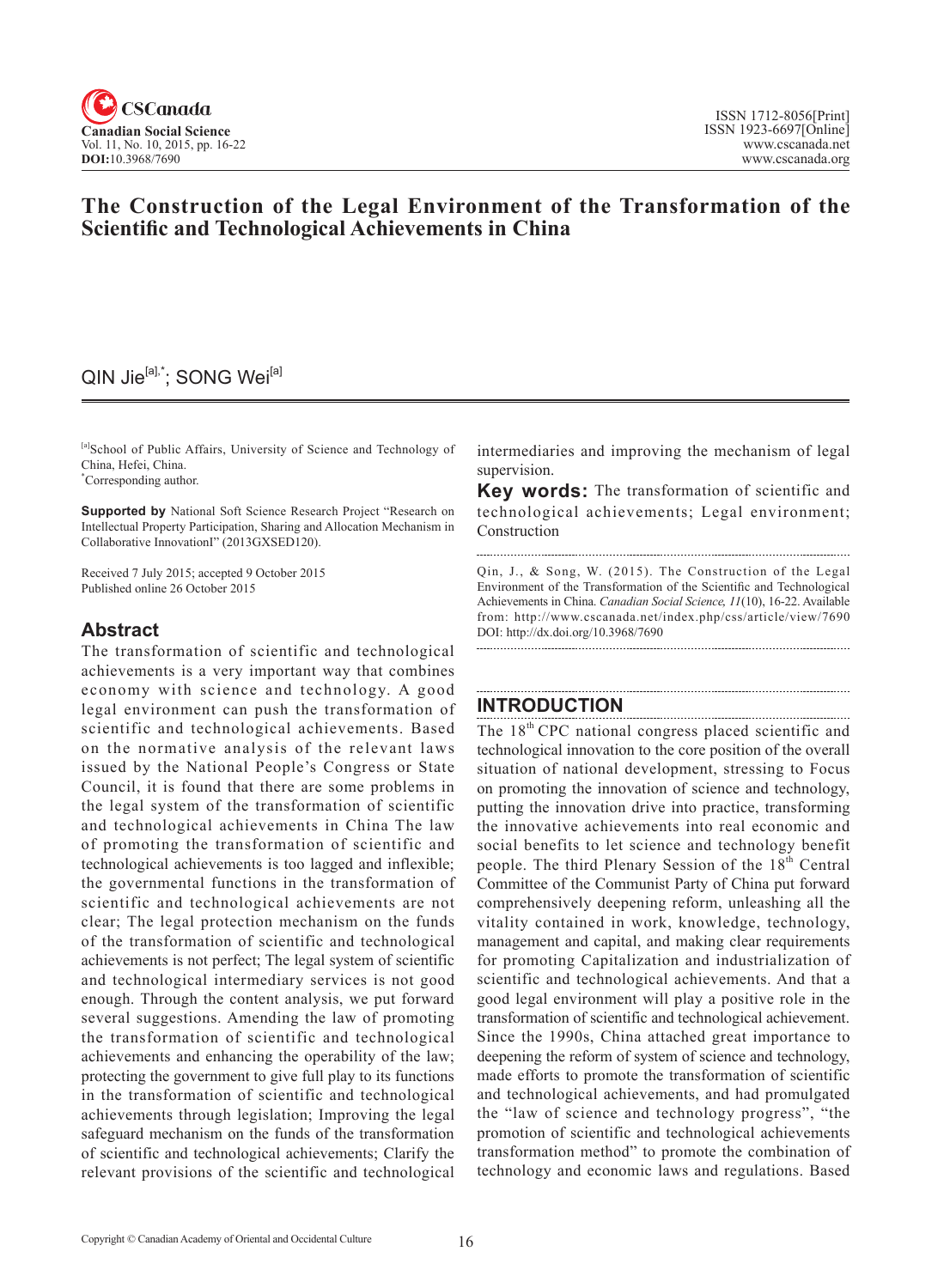on the normative analysis of the relevant laws issued by the National People's Congress or State Council, it is found that there are some problems in the legal system of the transformation of scientific and technological achievements in China The law of promoting the transformation of scientific and technological achievements is too lagged and inflexible; the governmental functions in the transformation of scientific and technological achievements are not clear; the legal protection mechanism on the funds of the transformation of scientific and technological achievements is not perfect; the legal system of scientific and technological intermediary services is not good enough. Through the content analysis, we will put forward suggestions accordingly.

# **1. RELATED LEGISLATION OF CHINA'S TRANSFORMATION OF SCIENTIFIC AND TECHNOLOGICAL ACHIEVEMENTS**

Table 1 reflects China's main legislation such as laws, regulations, and rules related to the transformation

of scientific and technological achievements. It takes Anhui province for example, listing corresponding local regulations and local government regulations. From Table 1, we can see that China has legislated to protect intellectual property rights of scientific and technological achievements since the 1980s, and started to formulate laws and regulations for the transformation of scientific and technological achievements in the 1990s. Next, in order to adapt to the rapid development of China's economy and society, the protection of intellectual property of scientific and technological achievements and the practical needs of the transformation of scientific and technological achievements, we not only amend the existing laws, regulations, and rules, but also formulate plenty of more detailed supporting laws, regulations, rules and regulations etc. it further improves the legal system of China's transformation of scientific and technological achievements, and becomes an important driving force for China's transformation of scientific and technological achievements.

**Table 1**

|  | China's Main legislation Time, Legislative Subject, and Name of the Law |  |
|--|-------------------------------------------------------------------------|--|
|  |                                                                         |  |

| <b>Time of legislation</b>                                                                                                                      | Legislative subject                                                            | Name of the law                                                                                                                                                                       |
|-------------------------------------------------------------------------------------------------------------------------------------------------|--------------------------------------------------------------------------------|---------------------------------------------------------------------------------------------------------------------------------------------------------------------------------------|
| Passed on December 4, 1982                                                                                                                      | <b>NPC</b>                                                                     | The Constitution of PRC                                                                                                                                                               |
| Passed on April 12, 1986                                                                                                                        | <b>NPC</b>                                                                     | The General Principles of the Civil Law of PRC                                                                                                                                        |
| Passed on March 16, 2007                                                                                                                        | <b>NPC</b>                                                                     | The Enterprise Income Tax Law of PRC                                                                                                                                                  |
| Passed on August 23, 1982<br>First amendment on February 22, 1993<br>Second amendment on October 10, 2001<br>Third amendment on August 30, 2013 |                                                                                | NPC Standing Committee The Trademark Law of PRC                                                                                                                                       |
| Passed on March 12, 1984<br>First amendment on September 4, 1992<br>Second amendment on August 25, 2000<br>Third amendment on December 27, 2008 | NPC Standing Committee The Patent Law of PRC                                   |                                                                                                                                                                                       |
| Passed on September 7, 1990<br>First amendment on October 27, 2001<br>Second amendment on February 26, 2010                                     |                                                                                | NPC Standing Committee The Copyright Law of PRC                                                                                                                                       |
| Passed on July 2, 1993<br>Amended on December 29, 2007                                                                                          |                                                                                | NPC Standing Committee Law of PRC on Scientific and Technological Progress                                                                                                            |
| Passed on May 15, 1996                                                                                                                          | NPC Standing Committee                                                         | Law of PRC on Promoting the Transformation of Scientific and<br>Technological Achievements                                                                                            |
| Published on September 23, 2012                                                                                                                 | the Central Committee of<br>the Communist Party of<br>China, The State Council | Opinions of The CPC Central Committee, the State Council on<br>Deepening the Reform of System of Science And Technology to<br>Speed Up the Construction of National Innovation System |
| Published on December 23, 1999                                                                                                                  | The State Council                                                              | Regulation on National Awards for Science and Technology                                                                                                                              |
| Published on October 9, 2014                                                                                                                    | The State Council                                                              | Several Opinions of the State Council on Accelerating the<br>Development of Service Industry of Science and Technology                                                                |
| March 5, 2002                                                                                                                                   | Ministry of Science and<br>Technology, Ministry of<br>Finance                  | Several Provisions on Intellectual Property Management of National<br>Scientific Research Plan Project Research                                                                       |
| Published on July 4, 2011                                                                                                                       | Ministry of Finance,<br>Ministry of Science and<br>Technology                  | Interim Measures for the Establishment of Venture Capital Sub<br>Fund of the Guidance Fund Management of the Transformation of<br>National Scientific and Technological Achievements  |

To be continued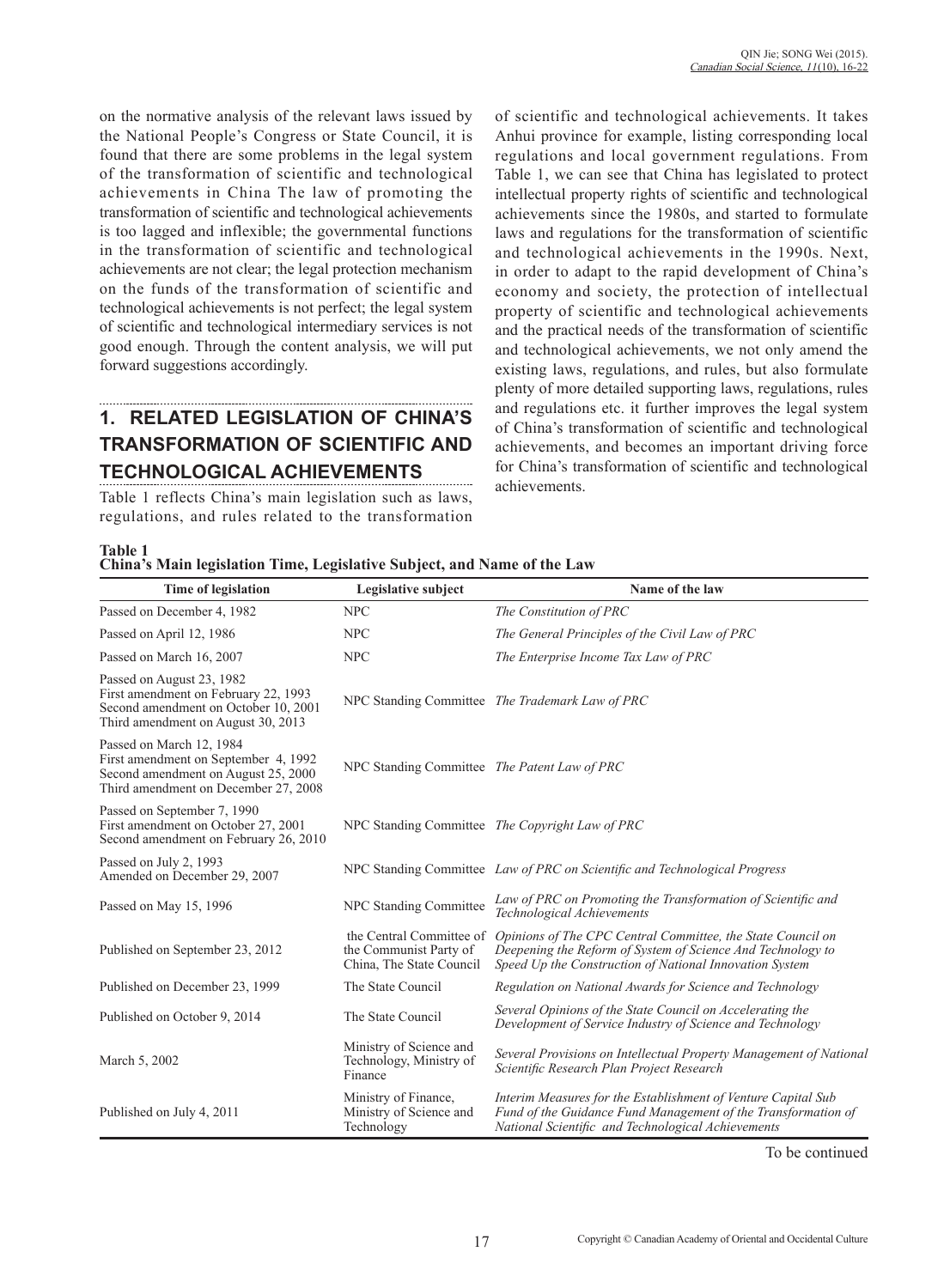#### Continued

| Time of legislation                                     | Legislative subject                                          | Name of the law                                                                                               |
|---------------------------------------------------------|--------------------------------------------------------------|---------------------------------------------------------------------------------------------------------------|
| Published on December 31, 2013                          | Ministry of Finance, State<br><b>Taxation Administration</b> | Notice on Tax Policy of Incubators of Science-and-Technology<br>Enterprise                                    |
| Passed on July 16, 1994<br>Amended on February 24, 2011 | Standing Committee of<br>Anhui province                      | Regulations of Anhui province on the Advancement of Science and<br>Technology                                 |
| Passed on June 20, 1998<br>Amended on October 21, 2005  | Standing Committee of<br>Anhui Province                      | Regulation of Anhui province on the Protection and Promotion of<br>Patents                                    |
| Passed on October 24, 2003                              | Standing Committee of<br>Anhui Province                      | Regulations of Anhui Province on Promoting the Transformation of<br>Scientific and Technological Achievements |
| Published on February 26, 2009                          | People's Government of<br>Anhui Province                     | Measures of Anhui Province on Science and Technology Prizes                                                   |

# **2. PROBLEMS EXISTING IN CHINA'S LEGAL ENVIRONMENT OF THE TRANSFORMATION OF SCIENTIFIC AND TECHNOLOGICAL ACHIEVEMENTS**

Although China's legal system of transformation of scientific and technological achievements is improving, and has obtained some achievements in the aspect of construction on the legal system, but there are still many problems to be solved at the same time.

## **2.1 The Law of Promoting the Transformation of Scientific and Technological Achievements Needs to Be Improved.**

**2.1.1 The Law of Promoting The Transformation of Scientific and Technological Achievements Is Too Lagged.** By 2014,The law of promoting the transformation of scientific and technological achievements has been implemented for 18 years, the supporting law, several provisions on promoting the transformation of scientific and technological achievements has been implemented for 15 years as well. With the rapid development of China's market economy and science and technology, great changes have taken place in China's economical system and technological system, and China's market of scientific and technological achievements is becoming more and more frequent, the environment and situation of the transformation of scientific and technological achievements has changed a lot. This law can no longer to adapt to the transformation of scientific and technological achievements and China's need to build an innovationoriented country at the current stage, and it also hinders the transformation of scientific and technological achievements to some degree.

# **2.1.2 The Law of Promoting the Transformation of Scientific and Technological Achievements Is Too Inflexible**

This law is too old to fit China's economic and social development and solve problems on current development of transformation of scientific and technological achievements. As to the continent of this law, there are still some problems that some of the regulations are too

inflexible, with less operability which prevents some clauses from being implemented in practice. For example, the law number 21: "A certain proportion of the national budget for funds of science and technology, investment in fixed assets and technological transformation, should be used for the transformation of scientific and technological achievements." But there is no explanation for this proportion. This proportion may be regulated by corresponding laws and regulations published by local governments. The proportion must be different so that it may expend the gap of transforming levels of different regions.

#### **2.2 The Governmental Functions in the Transformation of Scientific and Technological Achievements Are Not Clear**

At present, Chinese government can't get in the right functional position in the transformation of scientific and technological achievements, which made the government, fail to fully play its role in the transformation of scientific and technological achievements.

# **2.2.1 The Government's "Offside"**

The law of Scientific and Technological Progress stipulate explicitly that 'establish a technological innovation system which takes enterprises as the main body, takes the market as the guidance, and combines the enterprises with the scientific and technological researching and developing institutions and institutions of higher learning. Guide and support enterprises on technological innovation activities to make enterprises play the main role in technological innovations. Obviously, enterprises should be the implementing subject of the transformation of scientific and technological achievements. However, most of the transformations in China are carried out under the guidance of the government. The scientific and technological achievements are promoted by the government and the docking between the owners of scientific and technological achievements and enterprises or investors are promoted by the government, the government even directly invests and gets in charge of the projects of the transformation. The government has become the implementing subject of the transformation. The case that the government administrates a lot in the transformation, not only hinders the marketization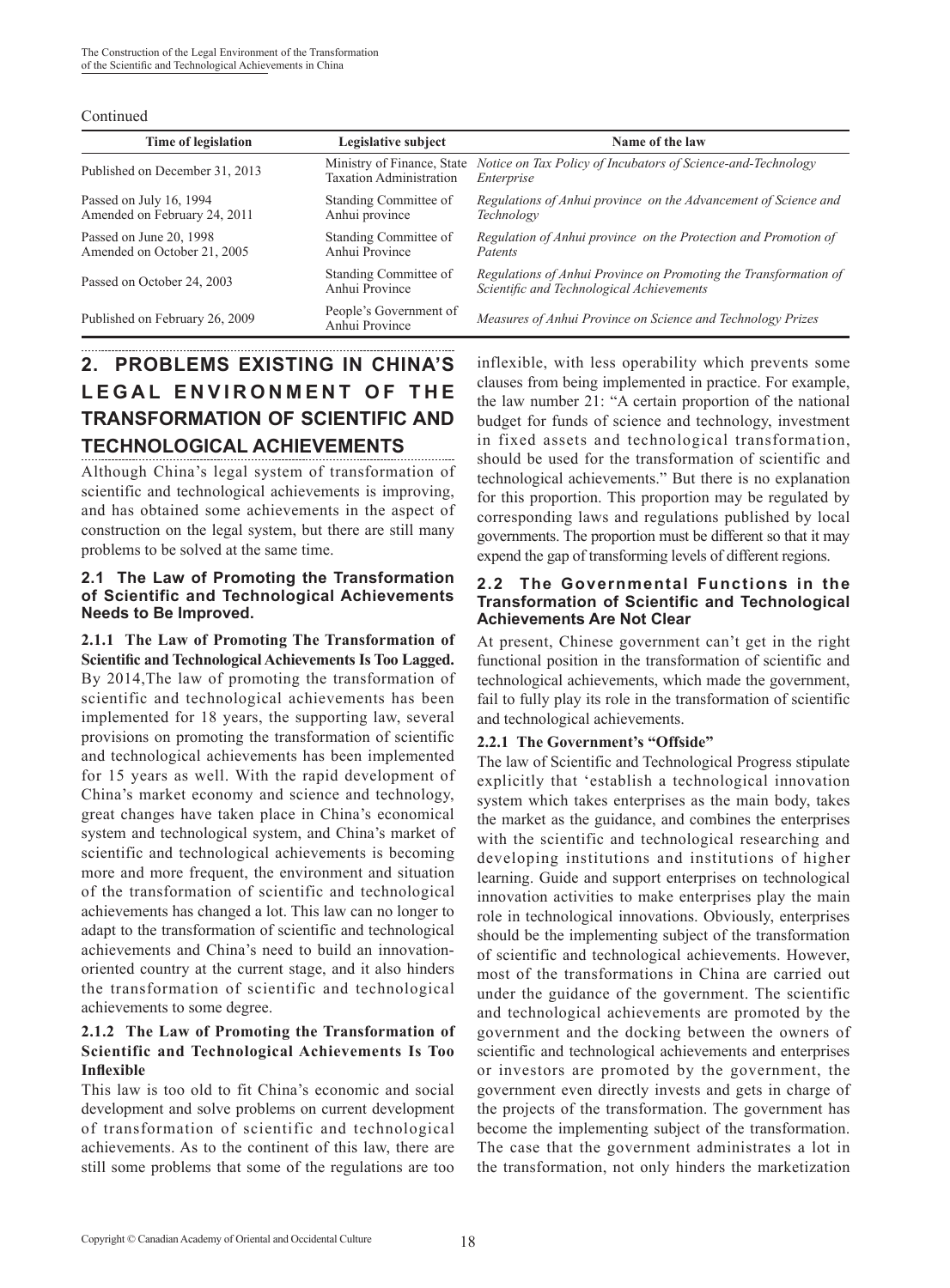process of the transformation, which is bad for improving the enthusiasm of enterprises to participate in the transformation, but also increases the administrative burden on the government.

### **2.2.2 The Government's "Absence"**

The transformation of scientific and technological achievements is an organized, planned promotion aimed at promoting the welfare of the society, an application and a commercialized, industrialized process (Xu, 2009). Markets play a decisive role in the transformation, but the current market economy system in China is not perfect, it is not enough to rely solely on market mechanisms to promote the transformation. Therefore, it also requires the government to give full play to its functions in management, guidance, coordination and service in the activities of the transformation. However, the Chinese government does not have made it. China's policies in fiscal, tax, industry, finance, government procurement and other aspects of the transformation are not perfect. There is a big gap between the scientific and technological achievements being transformed to public services and the needs of social development. Some of the functions of government departments in the transformation are in the overlap, which leads to buck passing, not performing duties. It seriously affected the implementation of the transformation.

#### **2.3 The Legal Protection Mechanism on the Funds of the Transformation of Scientific and Technological Achievements Is Not Perfect.**

#### **2.3.1 Imperfect Legislations on Guaranteeing Funds**

In the law of promoting the transformation of scientific and technological achievements, although it makes provisions of the government financial support for the transformation, there are no provisions on the steady growth of the financial input mechanism of the transformation. In order to implement the national medium and long term scientific and technological development plan, accelerate the transformation and application of scientific and technological achievements, and guide social forces and local governments to increase investment in the transformation, the central finance set up a guidance fund for the transformation of national scientific and technological achievements, which was launched officially on September 26, 2014.

In order to regulate the fund management of the translation, Ministry of finance, Ministry of science and technology developed the Interim Measures for the guidance fund management of the transformation of national scientific and technological achievements, to make provisions on the organizational management and supervision of Venture capital sub fund, loan risk compensation and performance rewards and funds. While the guidance fund for the transformation of national scientific and technological achievements is mainly used to support the achievements transformed by using fiscal

funds, as to the achievements formed by using Nonfinancial funds, there are no provisions for that.

#### **2.3.2 Risk Investment Mechanism Is Not Sound**

The transformation of scientific and technological achievements has properties such as high risk, high investment and long cycles. Some scientific research institutions owing scientific and technological achievements cannot realize self transformation for lack of enough funds, so they need support from commercial finance. But in view of the high risk of the transformation, financial institutions do not want to invest too much money for safety.

Enterprises lack enthusiasm because of the project's market risk and long payback period (Wang, 2010). Therefore, venture capital investment is needed to support the funds of the transformation. However, the current investment and financing mechanism of the transformation in China are not perfect. A perfect risk investment system has not been built. There is no way to ensure adequate funds for the transformation through the promotion of investments in it.

### **2.3.3 Preferential Tax Policies of the Government Are Not Good Enough**

Tax preference is one of the important means to promote the innovation of science and technology, laws and regulations such as Law of Scientific and Technological Progress, law of promoting the transformation of scientific and technological achievements, the income tax law, and Regulation on the Implementation of the Enterprise Income Tax Law all stipulate that preferential tax policies should be operated on scientific and technological innovations and transformations of scientific and technological achievements (Li, 2005). But the current tax preference for scientific and technological innovations in China is mainly focused on research and development stage, in order to encourage enterprises to input more funds and stuff to carry out scientific and technological innovation. While the tax preference for the transforming stage is less, it cannot encourage the transformation.

## **2.4 The Legal System of Scientific and Technological Intermediary Services Is Not Good Enough.**

The scientific and technological intermediary is an important participant in the transformation and industrialization activities of scientific and technological achievements; it faces the society and carries out technology diffusion, transformation of achievements, technology assessment, allocation of innovation resources, innovation and management consulting and other services (Qin & Song, 2014). Since the 1980s, China's scientific and technological intermediary services have been from scratch. The intermediary got a certain development, formed the scientific and technological intermediary system, represented by productivity promoting center, science and technology business incubators, science and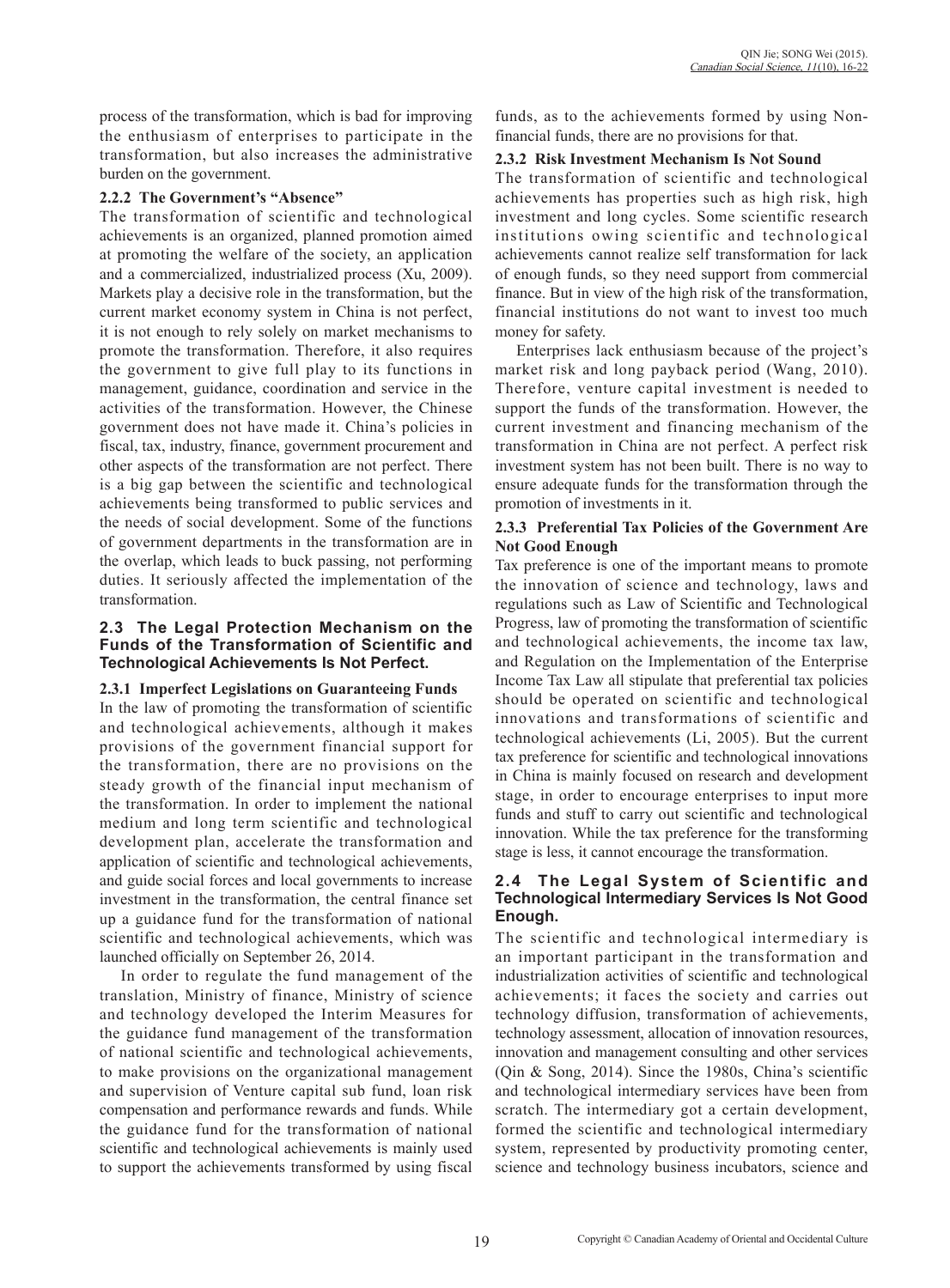technology consultation and assessment mechanism, technology trading institutions, risk investment service institutions and so on (Wu  $&$  Li, 2007). But at present scientific and technological intermediaries in China has common problems such as imperfect structures, unitary function and lack of standard operation. The result is that the intermediaries cannot fully play its due role. The reason is that China's technology intermediate service system, especially the legal system is not good enough, mainly in:

# **2.4.1 Laws of Scientific and Technological Intermediary Service Have Not Been Systematically Yet**

Among China's law of promoting the transformation of scientific and technological achievements and other related laws, very few of the clauses are related to the scientific and technological intermediary, and the provisions on scientific and technological intermediaries are too inflexible. And there are no clear provisions about the legal status, functions, and business scope and business basic principles of scientific and technological intermediaries. Legal provisions are too simple, and difficult to form a complete legal system (Pan, 2014). They cannot guide, regulate or restricted the establishment and operation of the scientific and technological intermediaries, which frequently cause problems in the actual operation of the process of the organization.

# **2.4.2 Mechanism of Legal Supervision and Restraint Is Not Sound**

Scientific and technological intermediaries are bridges between people who own the achievements and people who carry out the achievements. They play an important role in the transformation of scientific and technological achievements (Zhou, 2013). But at present the market mechanism of China's intermediary service of science and technology is not good enough, and it lacks legal supervision and restraint mechanism. There exist many problems. for example, many intermediaries are separated from the government or subordinate units of government departments, this kind of intermediary have more resources and occupy the dominant position in the market competition, which causes serious phenomena of unfair competition; the scientific and technological intermediary grasp a large amount of information about scientific and technological achievements, the abuse of information in the course of providing intermediary services and requiring high fees are frequent situations that are seen.

# **3. THE COUNTERMEASURES OF ESTABLISHING CHINA'S LEGAL ENVIRONMENT OF TRANSFORMATIONS OF SCIENTIFIC AND TECHNOLOGICAL ACHIEVEMENTS**

The law of promoting the transformation of scientific and technological achievements and other laws that exist to aim at China's legal environment for the transformation of scientific and technological achievements need to be revised and improved; the functions of the government in the transformation is not clear; legal security mechanism of funds of the transformation is not good enough; the legal system of scientific and technological intermediaries service is not good enough. To solve the problems above, we can use the legislation experience in transformation from the United States, Germany, Japan and other countries for reference, and combine the reality of the China. In order to build China's legal environment for the transformation, we can carry out the following aspects:

#### **3.1 Amending the Law of Promoting the Transformation of Scientific and Technological Achievements**

# **3.1.1 Amending the Law of Promoting the Transformation of Scientific and Technological Achievements**

The law of promoting the transformation of scientific and technological achievements can no longer meet the needs of reality of China's transformations of scientific and technological achievements, and it needs to be revised and improved. In 2013 the State Council put the amendment of the law of promoting the transformation of scientific and technological achievements on the agenda, and passed the amendment of Law of PRC on Promoting the Transformation of Scientific and Technological Achievements Needs Amendment and Improvement (Draft) on November 19, 2014. It was decided to be submitted to the NPC Standing Committee. The primary work at present is to pass the new law of promoting the transformation of scientific and technological achievements according to legal procedures.

# **3.1.2 Enhancing the Operability of the Law of Promoting the Transformation of Scientific and Technological Achievements.**

The provisions in China's law of promoting the transformation of scientific and technological achievements are kind of inflexible, lack of refinement and with little operability, which makes some legal provisions cannot be implemented in specific implementations, resulting in the "lawless" phenomenon in the actual process of law enforcement. In this regard, some provisions of the law on promoting the transformation of scientific and technological achievements need further refinement to guide the law enforcement, and we should introduce the corresponding implementation details according to the new law of promoting the transformation of scientific and technological achievements to enhance the operability and give full play to its role in promoting the transformation of scientific and technological achievements.

# **3.2 Protecting the Government to Give Full Play to Its Functions in the Transformation of Scientific and Technological Achievements Through Legislation**

In the transformation of scientific and technological achievements, enterprises are the main body, markets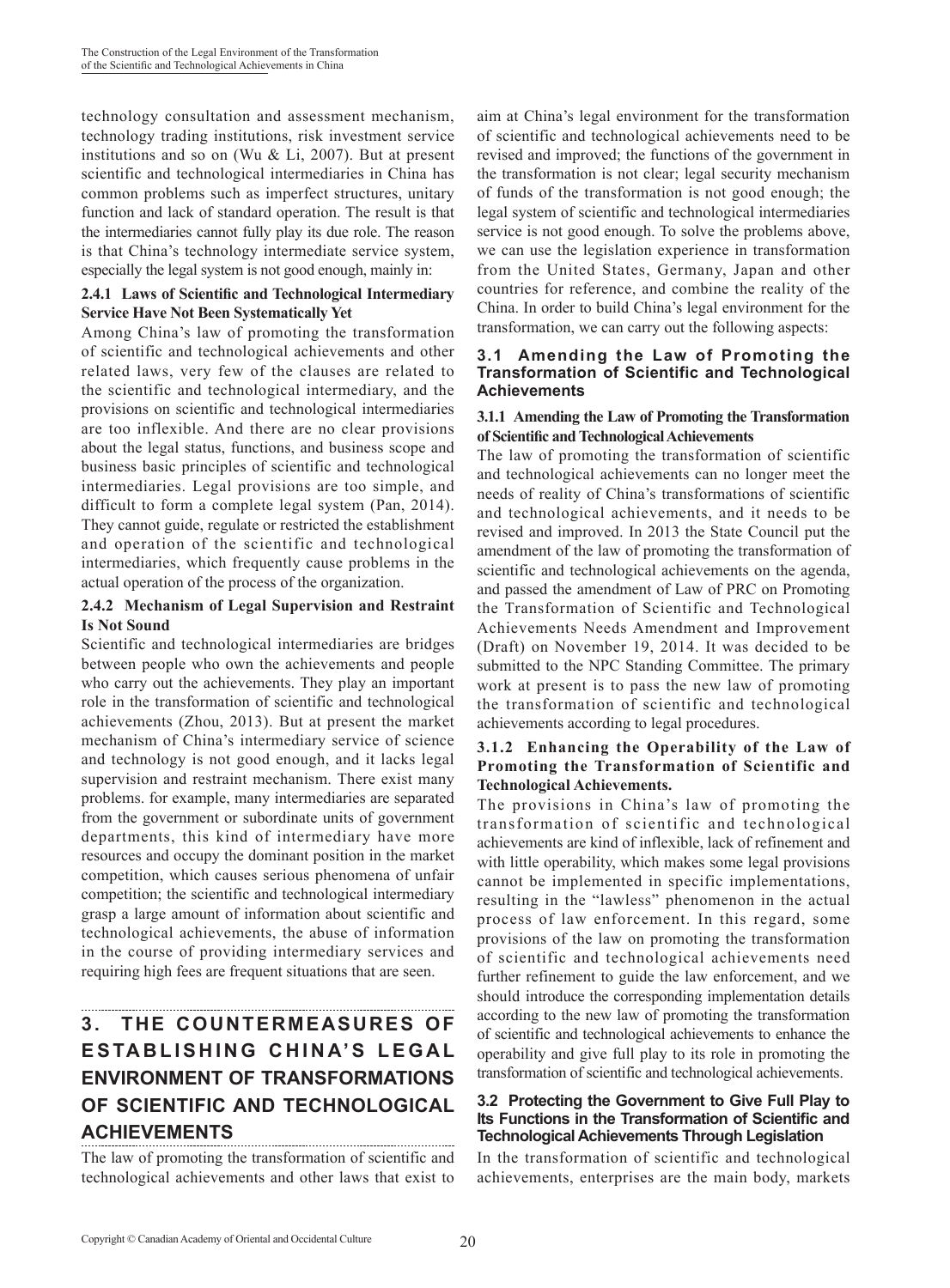are the guide. The market plays a decisive role in the transformation. While because of the existing inherent defects of the market itself such as spontaneity, blindness and the hysteretic quality, and the imperfect of the economic system in current China's markets, it must be bad for China's transformations of scientific and technological achievements to completely rely on the market mechanism. Therefore, the government needs to give full play to the transformation in the functions of management, guidance, coordination and service. Through developing policies on promoting the finance, tax, industry, government procurement and other aspects of the transformation and taking various measures of protection, the governments enhance and optimize public services of the transformation and create a good environment for the transformation.

**3.2.1 Defining Government Functions Through Legislation**

Through legislation, define the functions of the government in the transformation of scientific and technological achievements and highlight the government's functions of guidance, coordination and services. First of all, it's good for standardizing governments' behaviors and it can prevent unauthorized and offside behaviors of the government in the activities of the transformation and give full play to the dominant position of enterprises; secondly, it is beneficial to reduce the burden of the government. It makes the government focusing on formulating and improving policies and measures and it provides good public services to promote the transformation; finally, defining functions of the governments and other departments in the transformation is needed to prevent prevarications.

### **3.2.2 Clarifying the Relevant Legal Responsibilities Through Legislation**

It is not enough to simply define the functions of the governments through legislation. It is also required to define the legal responsibility that shall be borne by the governments and their staff in the process of the transformation, such as dereliction of duty, breach of privilege and other behaviors, through the form of legislation. Give administrative sanctions to government departments and their staff that haven't fully fulfilled the functions they have to in the transformation; staff of government departments, who perform the behaviors such as the breach of privilege, corruption and bribery and other behaviors that against the penal law in the progress of the transformation, should bear the corresponding criminal responsibilities.

#### **3.3 Improving the Legal Safeguard Mechanism on the Funds of the Transformation of Scientific and Technological Achievements**

### **3.3.1 Establishing and Improving the Legal System of Risk Investment**

The successful experience of developed countries shows that, the problem of insufficient funds caused by high risks of the transformation can be solved through establishing and improving the system of risk investment. The foundation of establishing and improving the system of risk investment is to establish and improve the legal system of risk investments. At present, the establishment of risk investment mechanism in China is usually mentioned at the policy level. Laws and regulations on risk investment are only from several opinions on establishing and improving the mechanism of risk investment, jointly issued by Ministry of science and technology and other ministries and commissions of the State Council in 1999, which cannot meet the needs of the development of transformations of scientific and technological achievements in China. In this regard, on the basis of several opinions on establishing and improving the mechanism of risk investment, centralized legislation should be performed on risk investment. Legislate the law of risk investment and make clear definitions on the basic principles, investment subjects, investment objects, exit mechanism, intermediary service institutions, supervision systems and policy supports of risk investment, to provide adequate legal protection on the demand for funds of the transformation of scientific and technological achievements.

## **3.3.2 Improving the Tax Preferential Legal System of the Transformation of Scientific and Technological Achievements**

Aiming at the existing problems of tax preference legislation of scientific and technological innovations in current China, experience from many other countries can be learnt from to revise and improve the laws and regulations of the preferential tax of the transformation of scientific and technological achievements. Increasing the preferential tax in the stage of transformations of scientific and technological achievements and encouraging enterprises to invest more funds in the implementation of the transformation of scientific and technological achievements is needed. Provide the same preferential tax on the small and medium enterprises, private enterprises and large enterprises, state-owned enterprises that implement the transformation of scientific and technological achievements and stimulate the enthusiasm of performing the transformation of scientific and technological achievements. Implement the reinvestment tax refund system. When enterprises invest scientific and technological developments and transformations of achievements using retained profits, all or part of the corporate income tax will be returned, in order to promote the development of science and technology and achievements' transformation.

# **3.4 Improving the Legal System of Scientific and Technological Intermediary Services**

# **3.4.1 Clarify the Relevant Provisions of the Scientific and Technological Intermediaries**

We should improve the existing law of promoting